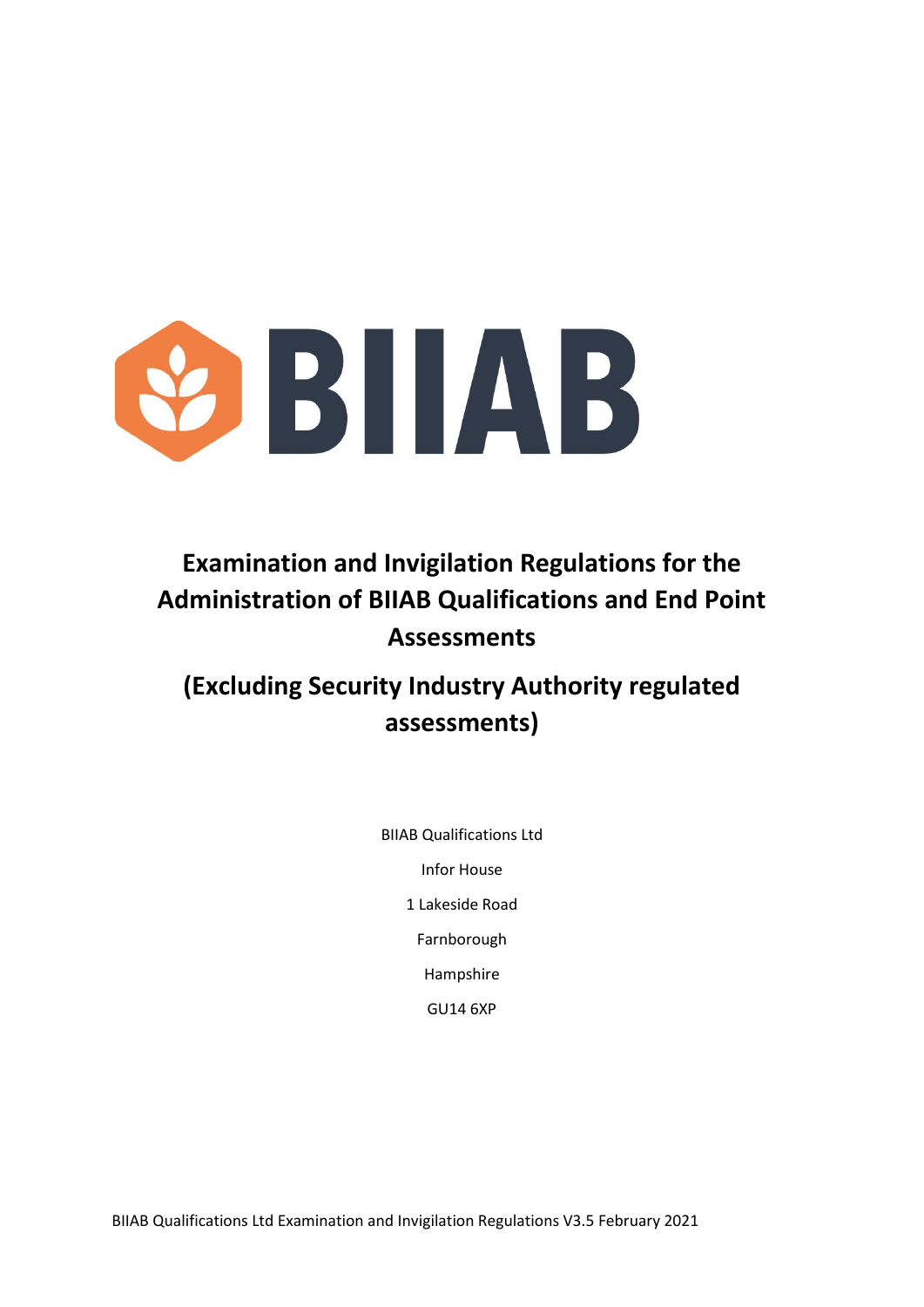# Contents

| $\mathbf{1}$   |                                                                                             |  |
|----------------|---------------------------------------------------------------------------------------------|--|
| $\overline{2}$ |                                                                                             |  |
| 3              |                                                                                             |  |
| 4              |                                                                                             |  |
| 5              |                                                                                             |  |
|                |                                                                                             |  |
|                |                                                                                             |  |
|                | Receipt of Examination Materials and Secure Storage of Examination Papers sent by BIIAB  6  |  |
|                |                                                                                             |  |
|                |                                                                                             |  |
|                |                                                                                             |  |
|                |                                                                                             |  |
|                |                                                                                             |  |
|                |                                                                                             |  |
|                |                                                                                             |  |
|                |                                                                                             |  |
|                | Personal Details (for both paper based tests and e-invigilated examinations)9               |  |
|                |                                                                                             |  |
|                |                                                                                             |  |
|                |                                                                                             |  |
|                |                                                                                             |  |
|                |                                                                                             |  |
|                |                                                                                             |  |
|                |                                                                                             |  |
|                |                                                                                             |  |
|                |                                                                                             |  |
|                | Collecting, Checking and Despatch of Examination Papers and Documentation - for paper-based |  |
|                |                                                                                             |  |
|                |                                                                                             |  |
|                |                                                                                             |  |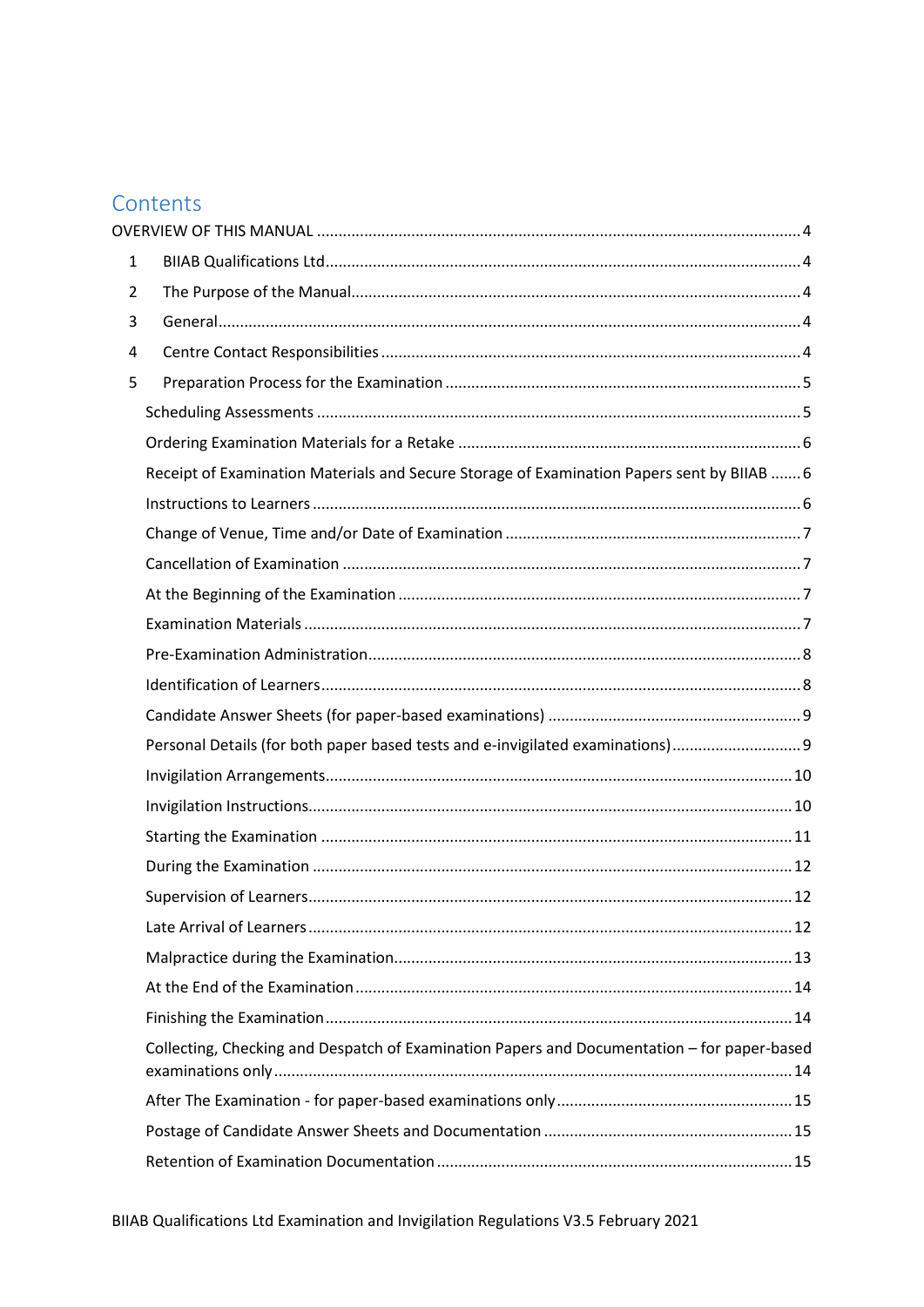| 6 |  |
|---|--|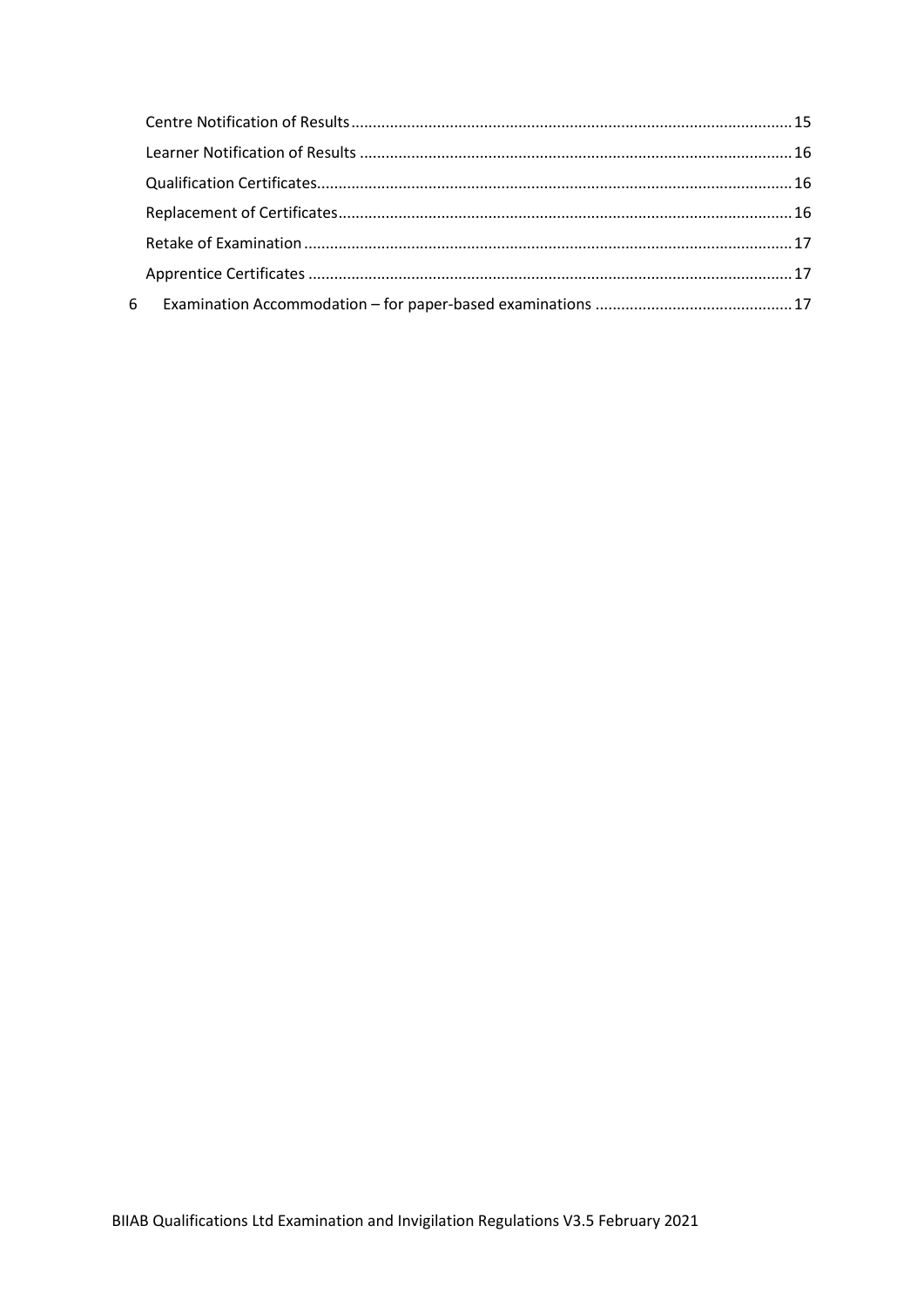## <span id="page-3-0"></span>OVERVIEW OF THIS MANUAL

## <span id="page-3-1"></span>1 BIIAB Qualifications Ltd

BIIAB Qualifications Ltd awards its qualifications throughout England, Northern Ireland, Scotland and Wales. It is a wholly owned subsidiary of BII.

BIIAB Qualifications Ltd is recognised by Ofqual, SQA Accreditation, Qualification Wales and CCEA. It is named as a recognised End Point Assessment Organisation (EPAO).

#### <span id="page-3-2"></span>2 The Purpose of the Manual

- 2.1 The manual specifies the examination regulations; invigilator instructions and administrative processes approved centres are required to adhere to when administrating BIIAB Qualifications Ltd (hereon referred to as BIIAB) qualifications and assessments.
- 2.2 The manual is regularly reviewed and updated to ensure that BIIAB's administrative systems continue to meet the requirements of regulatory bodies. Centres will be notified in writing of any changes.

#### <span id="page-3-3"></span>3 General

- 3.1 All examination materials supplied by BIIAB remain the property of BIIAB and must be returned on demand.
- 3.2 All examinations, papers and materials are copyright and can only be used for the designated examination.

### <span id="page-3-4"></span>4 Centre Contact Responsibilities

- 4.1 It is the Centre Contact's responsibility to ensure that his/her approved centre fully complies with the following Examination and Invigilation Regulations for the administration of BIIAB examinations.
- 4.2 The Centre Contact is responsible for ensuring that invigilators are trained in order to fulfil BIIAB Examination Regulations and Invigilation Instructions regardless of the method of invigilation used. All personnel involved in invigilation should also have a copy of this manual.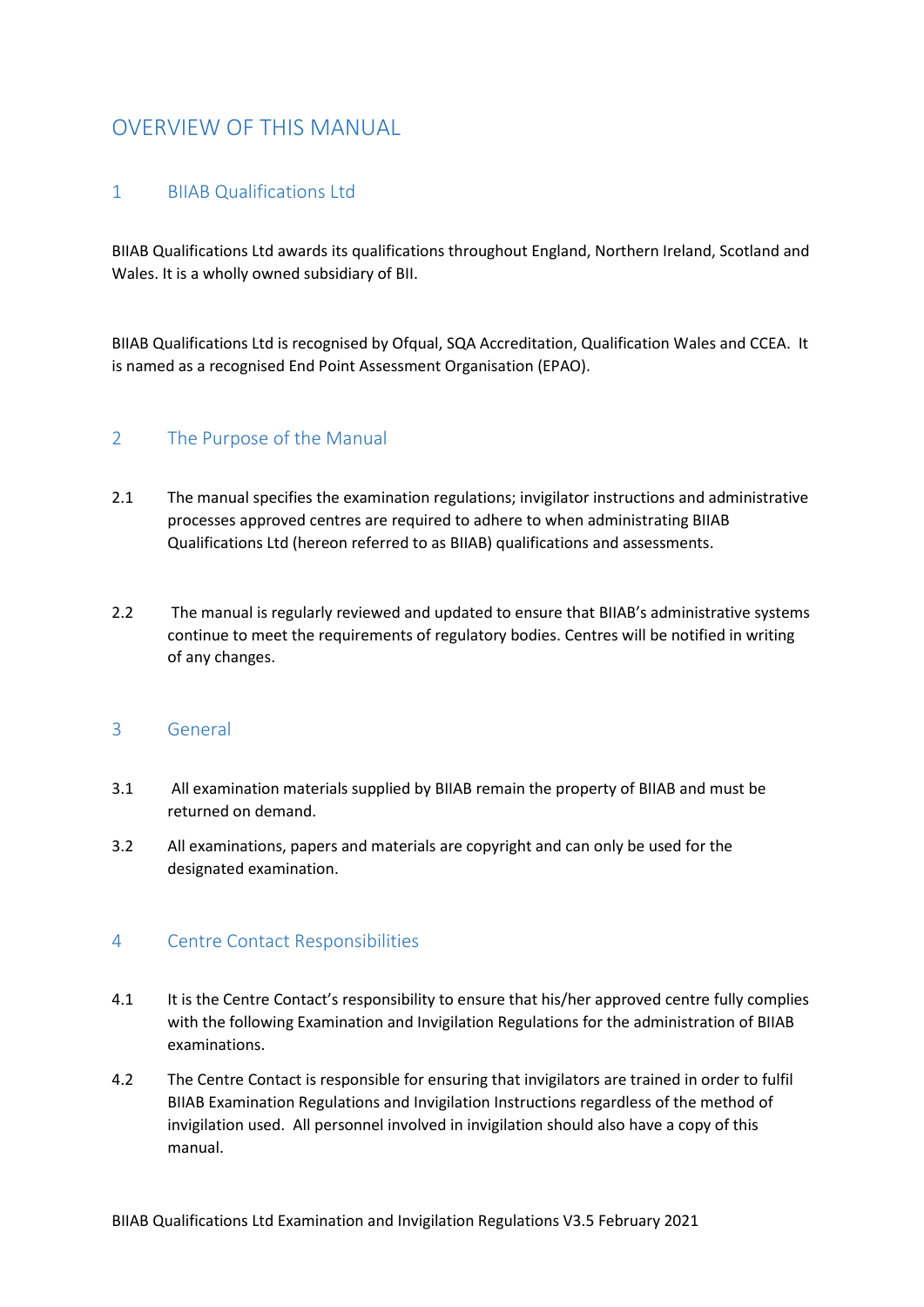### <span id="page-4-0"></span>5 Preparation Process for the Examination

#### <span id="page-4-1"></span>Scheduling Assessments

- 5.1 Assessments are scheduled in the Online Registration Assessment Certification System (ORCAS) https://orcas.biiab.org and can be run Online, Offline and on Paper. Please see the user guidance documents on CentreZone for detailed instructions. They can be found on CentreZone under CentreZone/ORCS and ORCAS/ORCAS. Online, offline and paper to be downloaded by the centre assessments are on demand and can be scheduled up to the day of the assessment.
- 5.2 Paper-based examinations for dispatch by BIIAB can only be scheduled in ORCAS by a centre at least 14 days prior to the examination. Please note that this service is currently suspended.

Note: Orders made less than 14 days before the date of the examination can only be processed by arrangement with BIIAB and will be subject to a late fee and courier charge. Please contact customersupport@bii.org for further details.

Please note that this service is currently suspended.

- 5.3 For paper-based examinations that BIIAB send and are not downloaded by the centre, BIIAB will normally within 10 working days of examination date, forward to the centre by First Class post in a padded bag the following:
- 5.3.1 a sealed (blue) security bag containing examination papers, as ordered
	- 5.3.2 Candidate Answer Sheets
	- 5.3.3 Nominal Roll
	- 5.3.4 An unsealed security bag (grey) for the return of all examination papers and associated documentation to BIIAB.
- 5.4 Assessments are booked for a specific date, time, and venue; materials cannot be used for any assessment other than the one for which it was scheduled.
- 5.5 BIIAB will not forward any examination materials more than 4 weeks in advance of a scheduled assessment.
- 5.6 Examination materials will only be sent to the address of a Centre Contact or in the case of FE/HE Colleges to the Examination Officers, as nominated by the Centre Contact. For security reasons examination materials will not be sent directly to venue addresses.
- 5.7 BIIAB reserves the right to raise a charge if examinations, for which materials have been sent out, are repeatedly cancelled.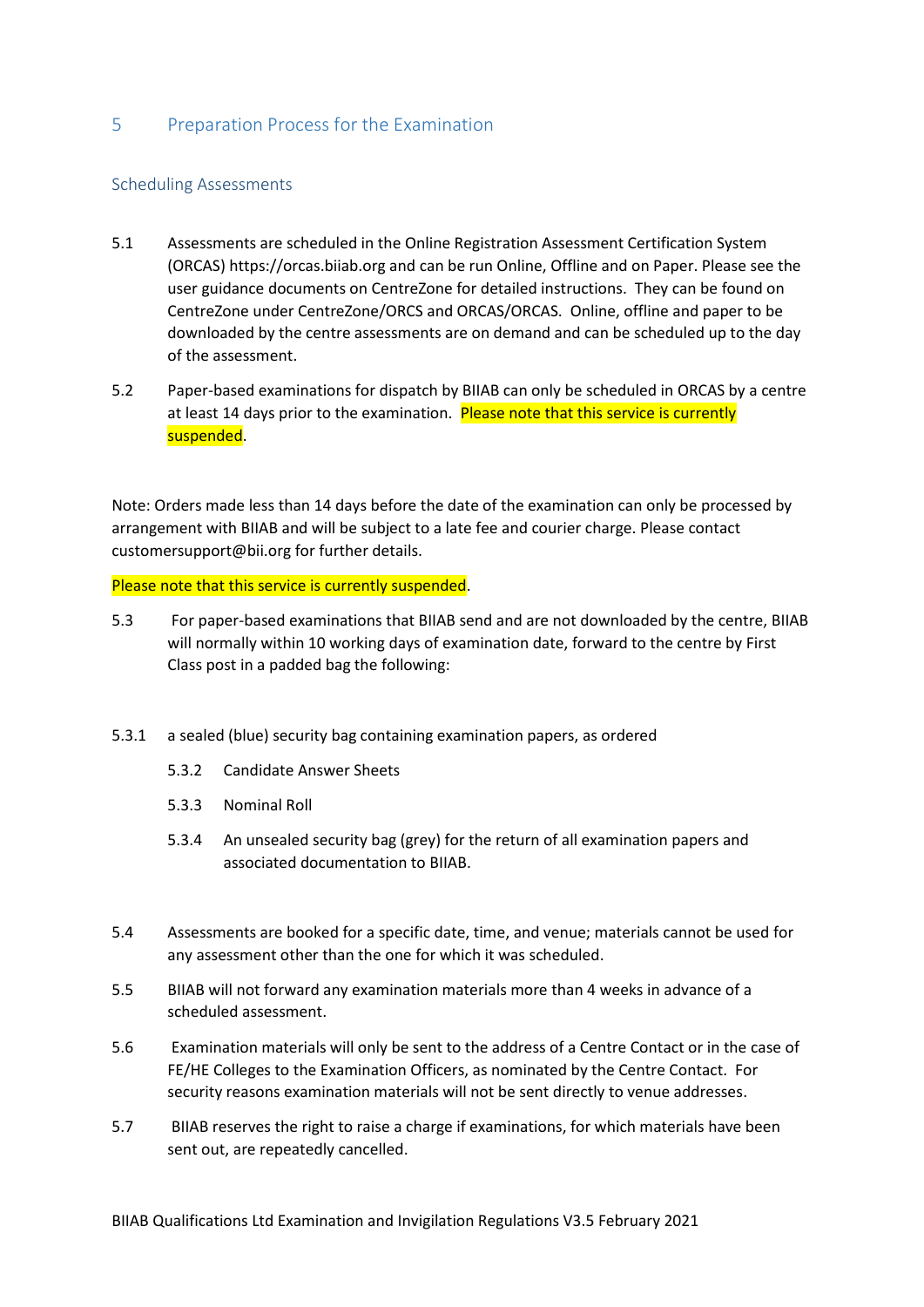5.8 Examination papers to be downloaded by the centre will only be available for printing exactly two weeks before the stated exam date and time.

#### <span id="page-5-0"></span>Ordering Examination Materials for a Retake

- 5.9 The process for ordering examination materials for a retake is the same as for ordering materials for the initial examination.
- 5.10 Centres running courses over consecutive days, may order examination materials for a retake at the same time when ordering materials for the initial examination. This may enable the Centre Contact to arrange a retake, if appropriate, for unsuccessful learners before they leave the course.

<span id="page-5-1"></span>Receipt of Examination Materials and Secure Storage of Examination Papers sent by BIIAB

#### Please note that this service is currently suspended.

- 5.11 On receipt of the padded bag containing the examination materials the Centre Contact/Examination Officer must check that the correct materials have been received (see 5.3) and notify BIIAB immediately by telephone or e-mail at [customersupport@bii.org](mailto:customersupport@bii.org) for example:
	- 5.11.1 there are any discrepancies between the centres order and the content noted on the sealed (blue) security bag containing the examination papers
	- 5.11.2 an insufficient number of Candidate Answer Sheets has been sent
	- 5.11.3 any materials have been damaged in transit
	- 5.11.4 the sealed (blue) security bag containing the examination papers must be kept locked in a secure place until the examination takes place and, if taken to another site, transported in a case with a secure lock.

**Under no circumstances must the sealed (blue) security bag containing the examination papers be opened except in the examination room in front of the learners not more than 5 minutes prior to the start of the examination.** 

#### <span id="page-5-2"></span>Instructions to Learners

5.12 Learners must be advised well in advance that if they require reasonable adjustment/special consideration they must notify the centre immediately to ensure that the centre has sufficient time to make suitable arrangements for them. Any claims for reasonable adjustment must include documentary evidence attesting to the authenticity of the claim.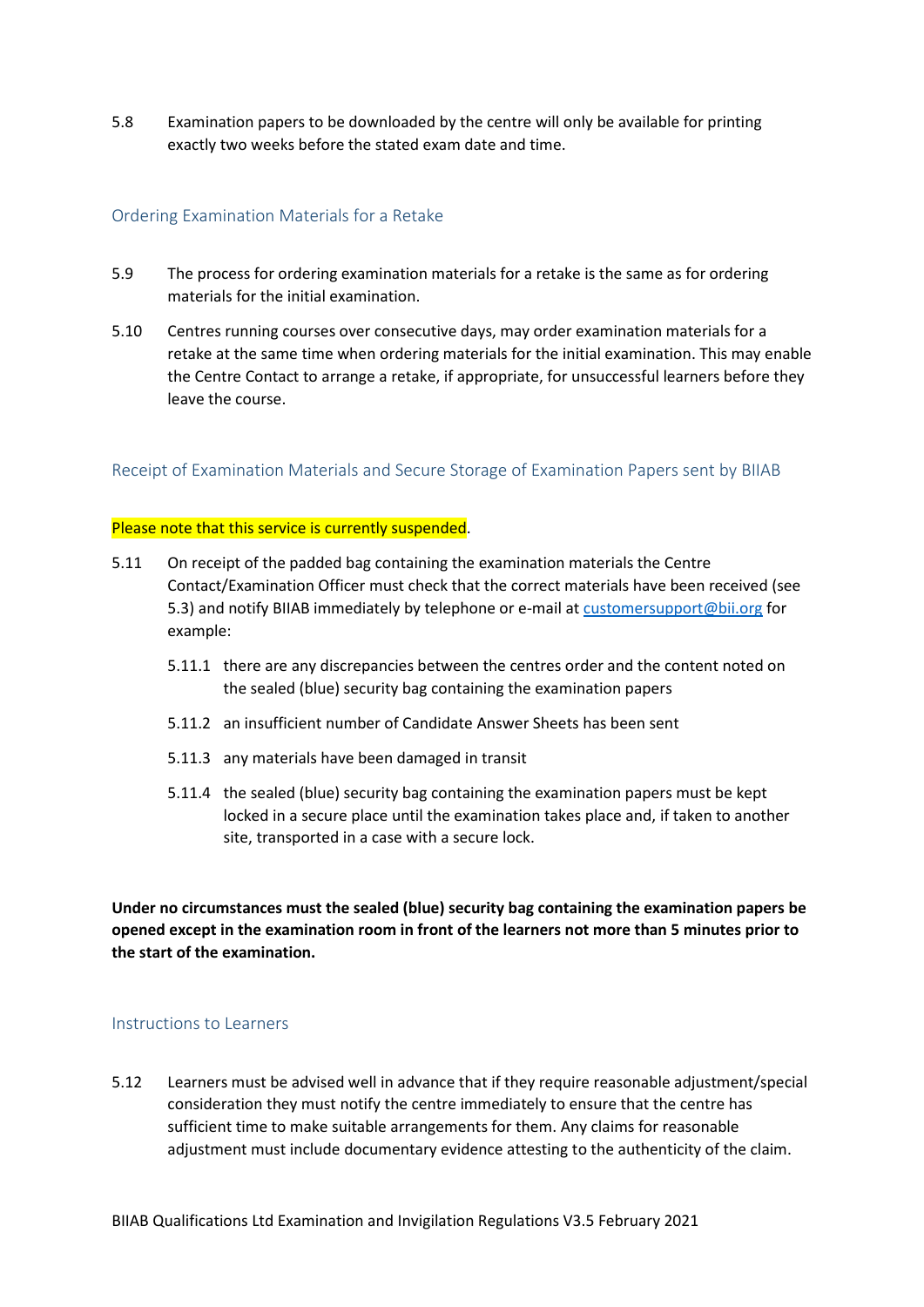5.13 BIIAB's Policy and Good Practice Guide on the Application of Reasonable Adjustments and Special Consideration for BIIAB Qualifications can be found in Centrezone/Useful Information/Policies and Procedures.

#### Please note:

Where a learner claims to require a Reasonable Adjustment/Special Consideration, which is not covered within the Guidance Notes, the Centre Contact must contact the Quality Assurance Department to seek clarification/advice.

5.14 In order to complete the examination learners should also be advised to supply an HB pencil and eraser. Where examinations are being delivered by remote invigilation, centres must ensure that their learners have access to appropriate IT equipment to support the invigilation.

#### <span id="page-6-0"></span>Change of Venue, Time and/or Date of Examination

5.15 The venue, time and/or date of the examination can be changed in ORCAS and any changes made within 48 hours of the proposed start time must be communicated to BIIAB in case EQAs are planning to carry out a monitoring visit of the examination.

#### <span id="page-6-1"></span>Cancellation of Examination

5.16 BIIAB must be notified immediately if the examination has been cancelled and the unopened security bag containing the examination papers and associated examination materials returned within 1 working day, unless a re-scheduled date has been agreed with BIIAB. If the centre has downloaded and printed the examinations for its learners to complete using pen and paper then they must return the unused print-outs to BIIAB within one working day. Following agreement, the Centre Contact is required to confirm the changes in writing.

#### <span id="page-6-2"></span>At the Beginning of the Examination

#### <span id="page-6-3"></span>Examination Materials

- 5.17 Invigilators must ensure that they are in possession of the following materials for the examination (paper examinations only):
	- 5.17.1 sealed security (blue) bag containing the examination papers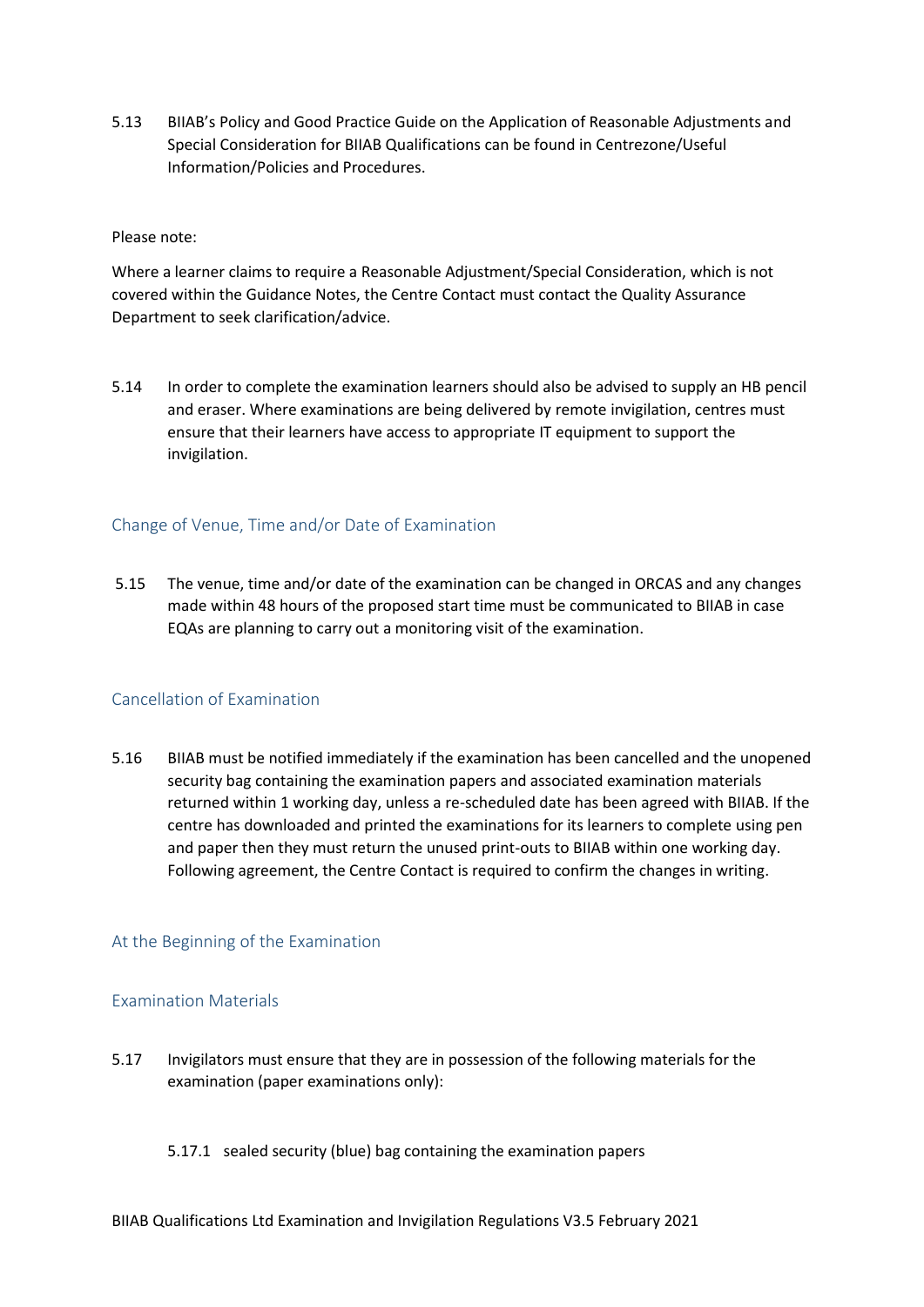- 5.17.2 candidate Answer Sheets
- 5.17.3 candidate Nominal Roll
- 5.17.4 spare HB pencils and erasers
- 5.17.5 BIIAB self-addressed security bag (grey) for the return of all examination papers and documentation to BIIAB
- 5.18 for Online and Offline assessments invigilators must ensure they have the login sheets to enable the learners to log in, in addition to the nominal roll.

#### <span id="page-7-0"></span>Pre-Examination Administration

#### <span id="page-7-1"></span>Identification of Learners

Note: The centre must allocate sufficient time prior to the commencement of the examination for the invigilator to verify learner identity for each learner sitting the examination.

- 5.19 Upon entering the examination room each learner must:
	- 5.19.1 present documentary evidence of identity to the invigilator and sign the Candidate Nominal Roll Form, as applicable. A list of acceptable proof of identification can be found in CentreZone/Useful Information/Centre Materials/Invigilator Materials. If the examination is taking place using remote invigilation then all such identifying materials must be presented to the online invigilator.

**The invigilator must be satisfied that the documentary evidence presented by learners confirms their identity. For further clarification please contact the Customer Support Department.**

5.19.2 failure to present documentary evidence of identity will result in learners being excluded from the examination. There is no appeal to BIIAB against this decision.

BIIAB reserves the right to carry out unannounced quality control assessment inspections shortly before or during an examination to confirm that the centre's examination arrangements meet BIIAB's conditions for the security of examination materials and the conduct of the examination. The EQA must have unhindered access to the examination room and materials. Where remote invigilation is being used, BIIAB retains the right to observe the examination remotely/conduct further sampling as part of its external quality assurance.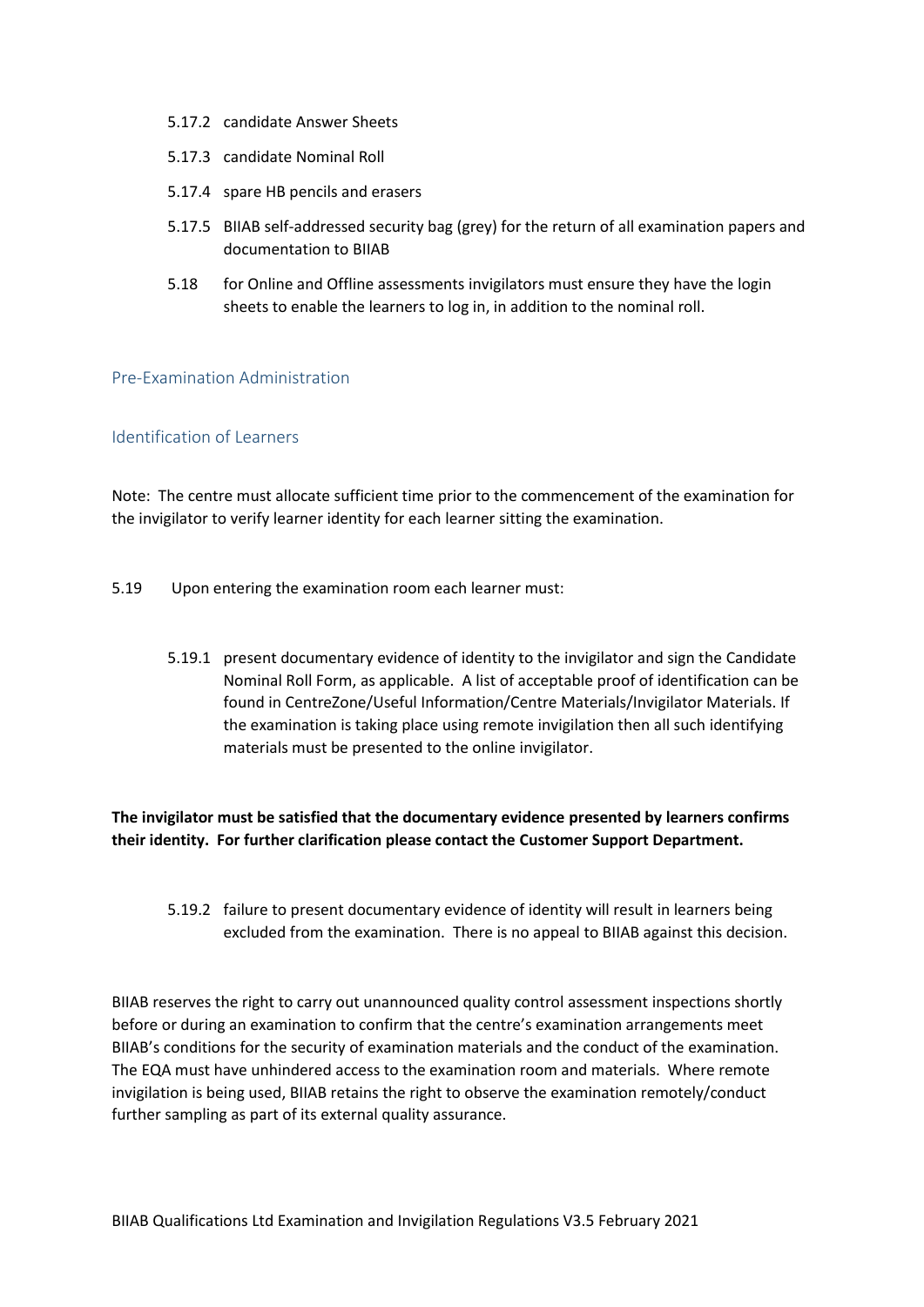#### <span id="page-8-0"></span>Candidate Answer Sheets (for paper-based examinations)

Partial Completion of the Candidate Answer Sheet Prior to the Invigilation of the Examination.

- 5.20 This can be carried out by learners during the course under tutor guidance. However, at this stage, learners can only enter their details onto the Candidate Answer Sheet. The tutor must collect the Candidate Answer Sheets and pass them on to the invigilator prior to the examination. Learners must sign the Candidate Answer Sheets under examination conditions.
- 5.21 The Candidate Answer Sheets are marked by computer therefore it is vital that every care is taken to ensure that learners complete these correctly. The sheets must be marked with an HB pencil and errors rubbed out with an eraser.

#### <span id="page-8-1"></span>Personal Details (for both paper-based tests and e-invigilated examinations)

Candidates are required to fill out all the required information as listed below:

- 5.22 The Learner number (No) boxes should be completed if the learner has an existing BIIAB learner number otherwise left blank.
- 5.23 The invigilator should ask the learners to complete the boxes for Forename, Middle Names and Surname by putting one letter in each box below the headers.

Note: It is essential that learners use their full first name and surname as recorded on their proof of identity.

- 5.24 Learners should shade the appropriate box to identify their gender.
- 5.25 Date of Birth: it is a common error for learners to enter the current year instead of the birth year. Invigilators must ask learners to double check that they have entered the year of birth and advise them that BIIAB will be unable to process results if the current year has been entered. Incorrect dates of birth will cause a delay in processing examination documentation.
- 5.26 Unique Learner/Scottish Learner No: to be completed if learner has this information. Numbers are to be entered starting from the left
- 5.27 Telephone Number and E-mail address: the telephone number is mandatory, and the e-mail address is optional and would only be used by BIIAB in regard to the qualification.
- 5.28 Ethnic Origin: shade the appropriate box as indicated.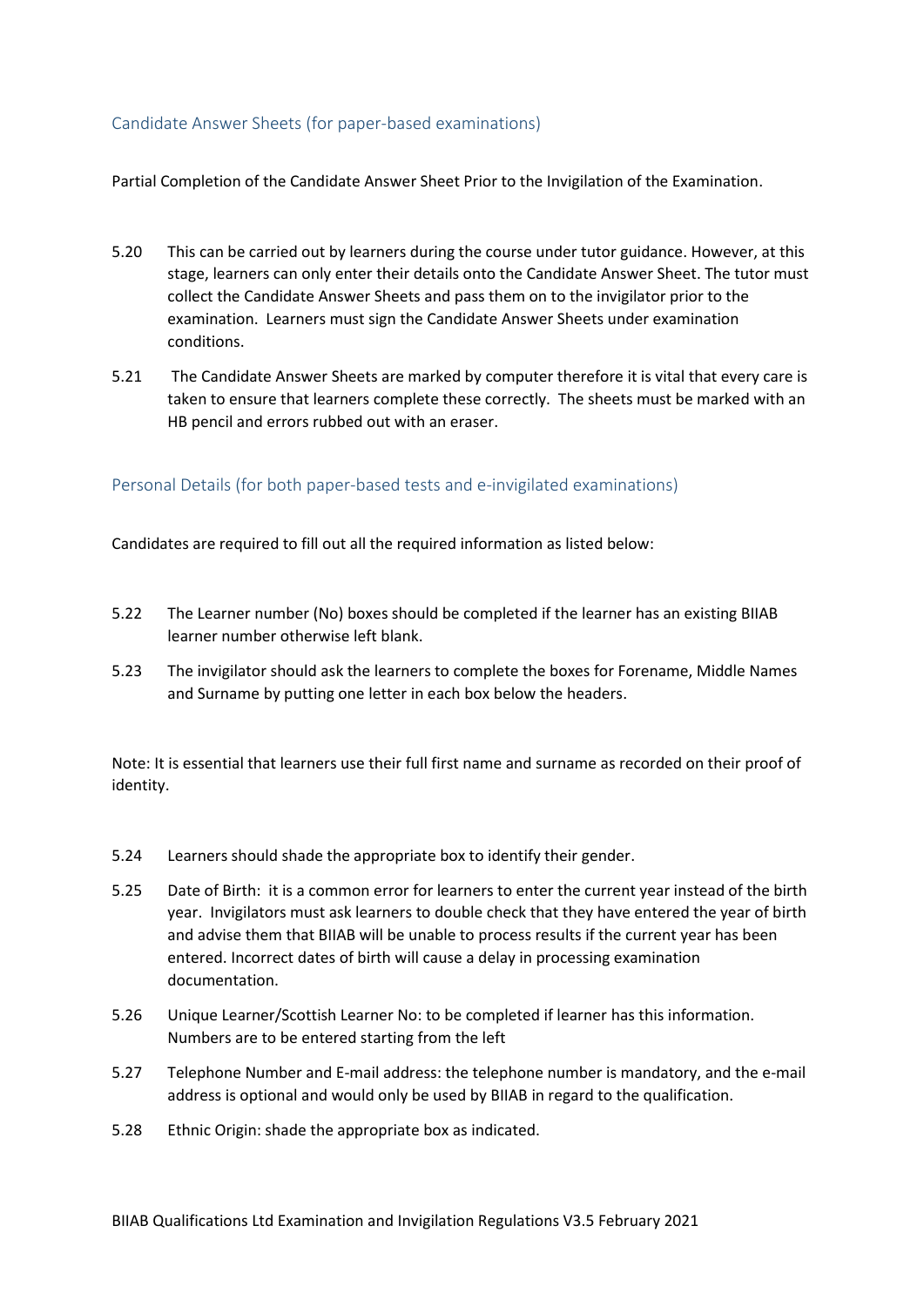A learner's 'Ethnic Origin' is required by qualification regulators. This information helps BIIAB to ensure that access to assessment and the assessments themselves do not disadvantage any group of people with particular characteristics. Learners should be advised of this and reassured that their individual details are not passed on. In the extreme case of a learner refusing to provide this information, BIIAB will process the Candidate Answer Sheet without these details.

Note: Incomplete and incorrectly marked Candidate Answer Sheets may result in the learner having to retake the examination.

#### <span id="page-9-0"></span>Invigilation Arrangements

#### <span id="page-9-1"></span>Invigilation Instructions

- 5.29 The centre contact has the discretion to delegate the responsibility of invigilating the examination. Invigilators should not be the nominated tutor who has prepared and trained learner(s) for the qualification or apprenticeship being examined.
- 5.30 The invigilator is solely responsible for the conduct and integrity of the assessment.
- 5.31 Seating arrangements must be such that the invigilator can see every learner at all times. See requirements for examination accommodation on Page 12. Where e-invigilation is taking place invigilators must ensure that they can see every learner and that there has been a 360 degree sweep of the room to ensure that no other person is present and that no materials or devices that could offer the learner an unfair advantage (e.g. mobile phones, smart watches secondary laptops or computers, crib notes and the like) are available to the learner.
- 5.32 When only one invigilator is present, the invigilator must be able to summon assistance easily, without leaving the examination room or the e-invigilation screen and without disturbing the learners.
- 5.33 BIIAB would recommend the following ratio of invigilators to learners 1-15 learners = 2 invigilators, 16-30 learners = 3 invigilators, 31–45 learners = 4 invigilators. Where einvigilation is taking place BIIAB recommends a maximum of 8 learners per invigilator if the proctoring programme allows.
- 5.34 Learners, for whom a reader has been arranged, must be examined separately to avoid disturbing the other learners. This assistance must be reported to the invigilator at least 24 hours prior to the examination.
- 5.35 The centre contact must ensure that sufficient time has been allocated to the invigilator to enrol learners, verify identity, and instruct learners how to enter their details onto the Candidate Answer Sheet prior to the examination. This is particularly important where einvigilation is taking place and centres should ensure that they have factored this in.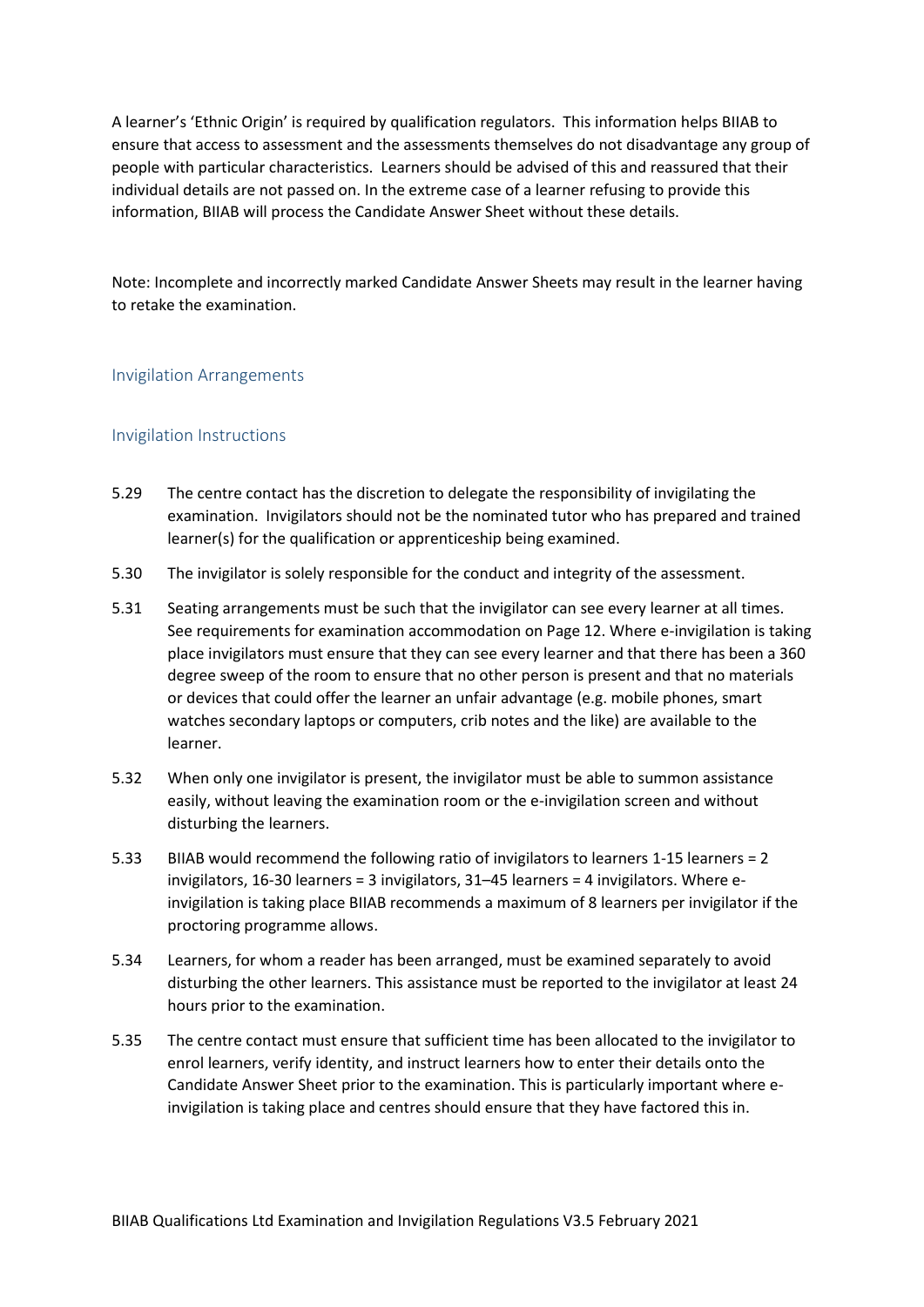#### <span id="page-10-0"></span>Starting the Examination

- 5.36 Invigilators play a key role in upholding the integrity of the examination process and are required to:
	- 5.36.1 arrive at the examination location/ be available for the e-invigilation in good time
	- 5.36.2 check that the examination conditions conform to BIIAB requirements
	- 5.36.3 inform learners that they are not permitted to refer to any materials during the examination and that any such materials must be placed out of their reach before the examination commences
	- 5.36.4 inform learners that mobile phones, smart watches and any other electronic devices must be switched off and removed from reach or sight as they are not permitted to use these for the duration of the examination
	- 5.36.5 check that learners have the necessary materials to complete the examination
	- 5.36.6 check that only authorised materials are permitted on the desk for use during the examination e.g. Candidate Answer Sheet, Examination Paper and writing materials when using pen and paper tests. When using e-invigilation, the desk on which the learner is working should be completely clear
	- 5.36.7 instruct learners on how to complete the Candidate Answer Sheet
	- 5.36.8 where paper-based examinations are being used, invigilators should open the sealed envelope containing the question papers and count the number of question papers to ensure that there are exactly the required number as ordered. They should then issue the examination papers to learners and instruct them not to open the paper until asked to do so
	- 5.36.9 provide login details for learners completing assessments online or offline
	- 5.36.10 check that devices are secure and suitable for use for online and offline assessments.

For paper assessments the sealed examination envelope containing the papers must remain sealed until the start of the examination and must be opened in the examination room in front of the learners not more than 5 minutes prior to starting the examination.

- 5.36.11 for paper-based examinations ask learners to check that they have been given the correct examination paper and then take them through the instructions on the front page. The paper number on the front of their candidate answer sheet should match the paper number of the examination paper
- 5.36.12 for paper-based examinations remind learners that they must use an HB pencil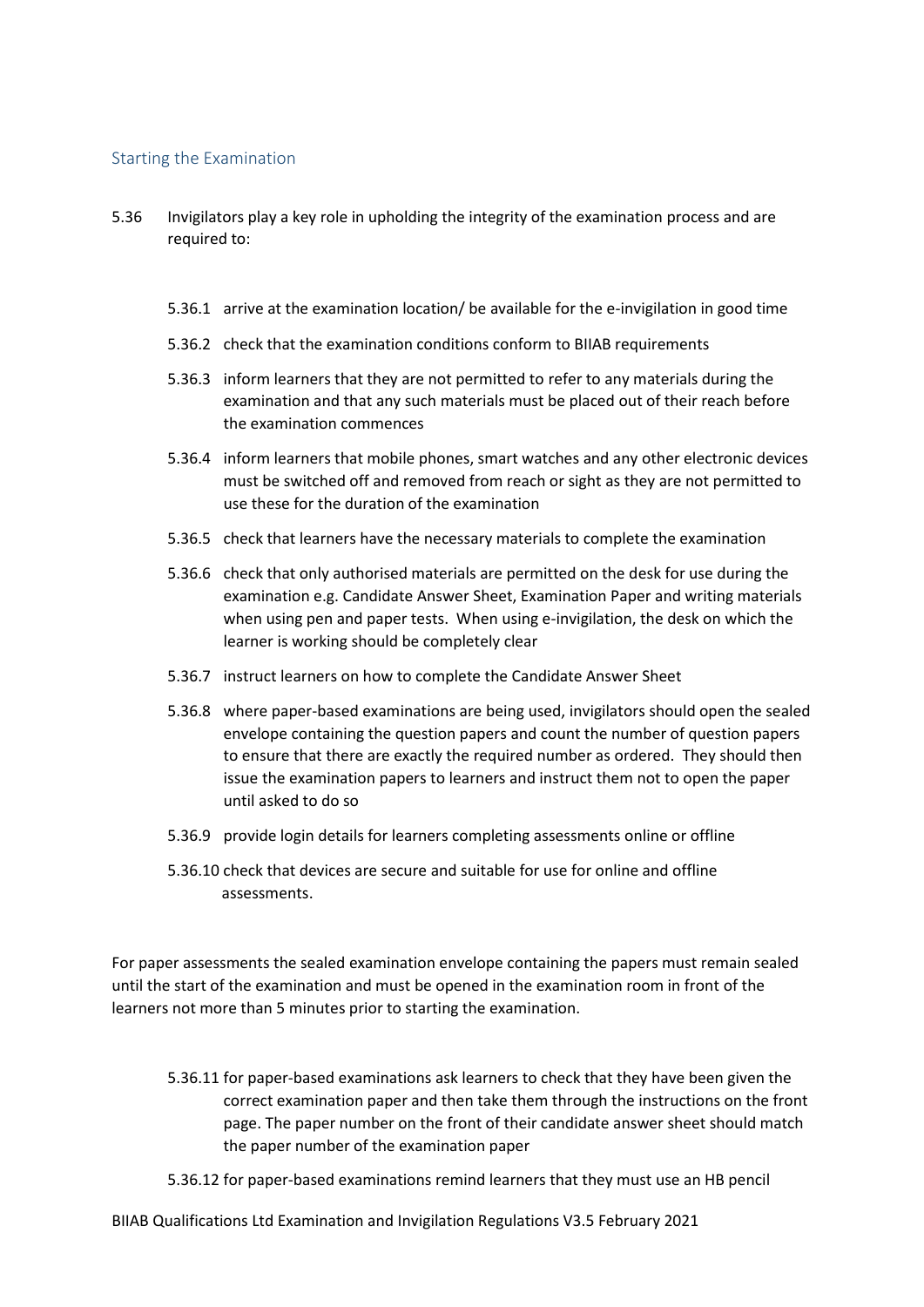- 5.36.13 remind learners that they are forbidden to communicate with, or seek assistance from, any person other than the invigilator and If taking a paper-based examination give assistance to any other person during the examination
- 5.36.14 check that learners have logged in correctly and enter the invigilator password at the correct time for online and offline assessments
- 5.36.15 for paper-based examinations, announce clearly to learners when to begin the assessment and write the starting and finishing times of the assessment on a board which is visible to all learners.

#### <span id="page-11-0"></span>During the Examination

#### <span id="page-11-1"></span>Supervision of Learners

- 5.37 The invigilator must supervise the learners throughout the whole time the examination is in progress.
- 5.38 Invigilators must be mobile if invigilating a paper-based examination and attentive at all times during the examination. They must not read or carry out any other activities, and ensure learners record answers on the Candidate Answer Sheet and not the examination paper for paper assessments.

#### <span id="page-11-2"></span>Late Arrival of Learners

5.39 A learner who arrives after the starting time for an examination may, at the discretion of the invigilator, be allowed to sit the examination. The learner must complete the examination within the allocated time.

In cases where a Learner has been admitted late the invigilator must ensure that all checks are carried out in accordance with BIIAB regulations.

- 5.40 Latecomers should only be permitted to take the examination provided that this does not compromise the invigilation of the other learners.
- 5.41 The invigilator must submit a written report to the Centre Contact about the late arrival, which contains the following details:
	- 5.41.1 name of learner and reason for late arrival
	- 5.41.2 actual starting time of the examination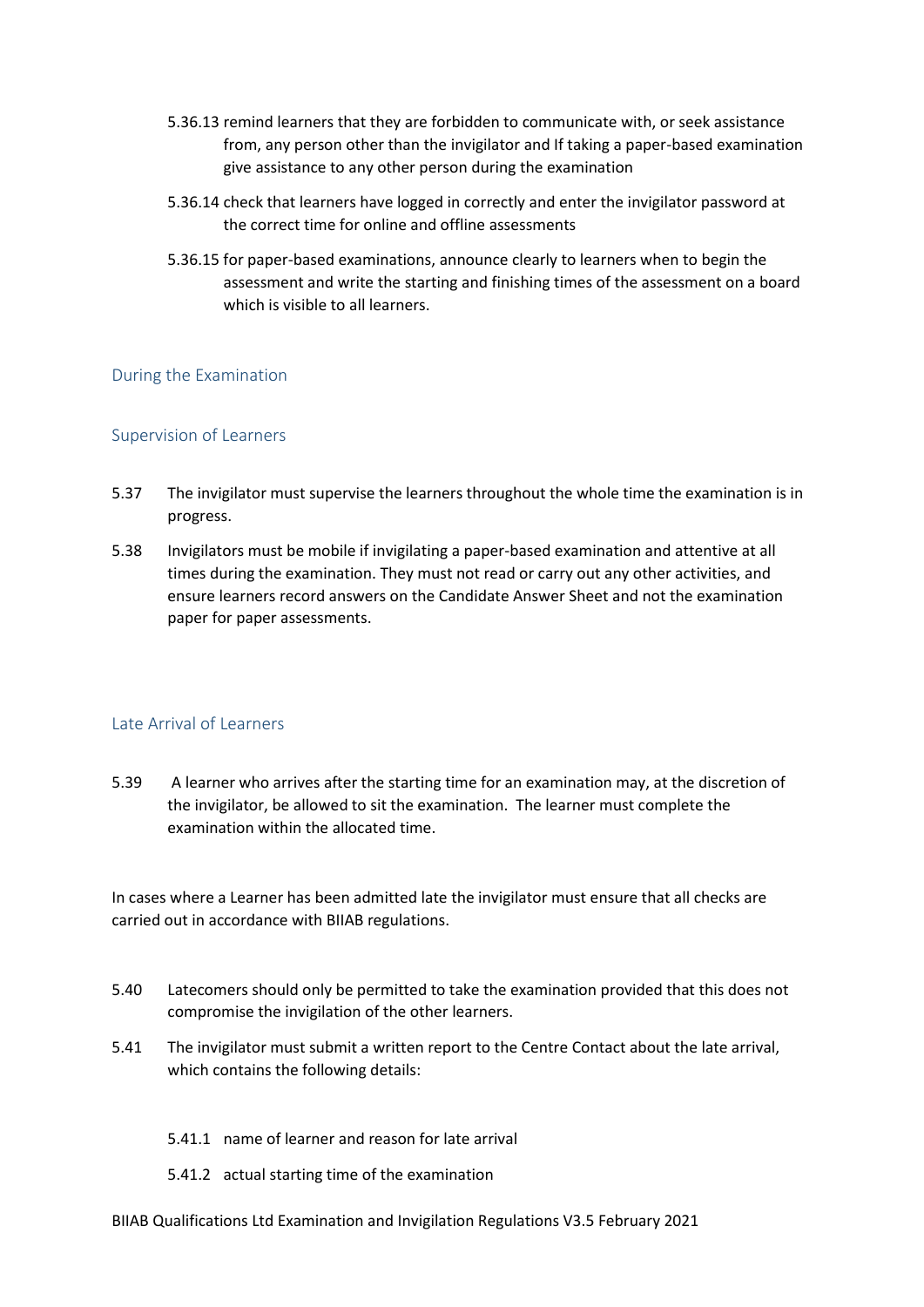#### 5.41.3 time at which the late arrival started the examination.

Leaving the Examination Room – note that for e-invigilation, learners must complete the examination in one sitting. Leaving an e-invigilated examination will void their results.

- 5.42 Where paper-based tests are being used under standard examination condition, learners, who need to leave the examination room temporarily, during the examination because they are unwell or need to go to the toilet, must be accompanied by an invigilator who must ensure that they do not speak to anyone else, consult any notes, make a telephone call or breach the security of the examination. The number of invigilators present in the examination room must not fall below the number specified.
- 5.43 Learners who have completed their examination, should not leave the examination room until 50% of the time has passed. Learners should be instructed that this has the potential to disturb other learners and may lead to an appeal against their result.

#### <span id="page-12-0"></span>Malpractice during the Examination

- 5.44 Should the invigilator observe a learner or learners referring to materials which could be of assistance in answering the examination questions, or colluding with another learner, the learner must be asked to stop. If the action by the learner(s) is considered serious enough the Candidate Answer Sheet(s) should be collected, and the learner(s) instructed to leave. Where this happens during e-invigilation the learner's paper will be voided.
- 5.45 In all circumstances the invigilator must submit a written report to the Centre Contact, who must notify BIIAB of the incident.

Note: for further guidance on Malpractice please refer to BIIAB's policy contained in Centrezone

Emergencies – please note items 5.47 and 5.48 are only relevant to paper-based examinations.

- 5.46 In the event of an emergency e.g. fire alarm, bomb warning, etc., the invigilator must evacuate the examination accommodation in accordance with venue procedures. During einvigilation where there has been an interruption to, for example, the power supply / broadband connectivity, the learner may re-sit the examination once this has been rectified.
- 5.47 Learners must leave examination papers and Candidate Answer Sheets on their desk in the room.
- 5.48 If the invigilator can assure BIIAB that learners have been closely supervised and that the integrity of the examination has not been compromised i.e. learners did not converse with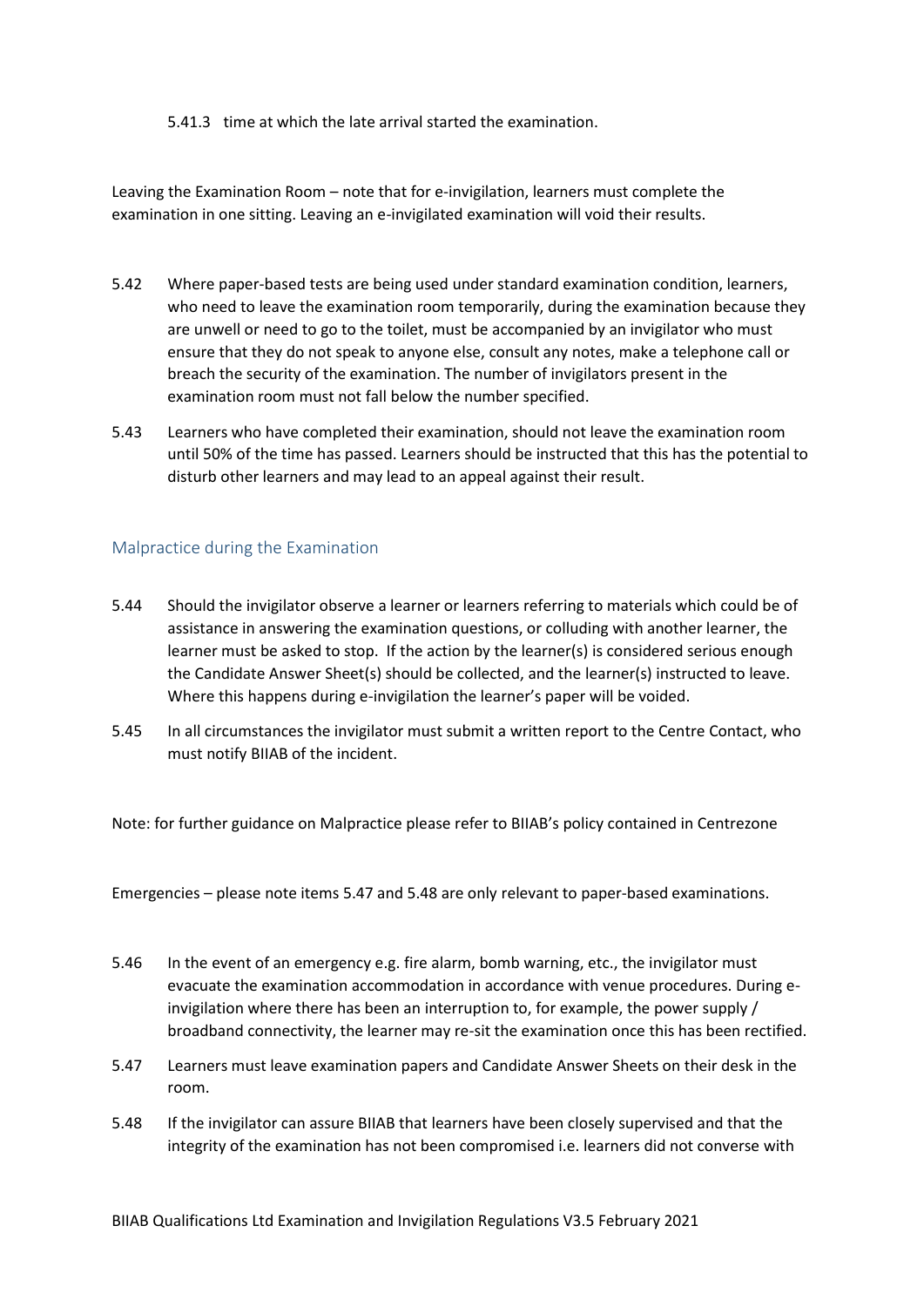each other or any other person, nor consult books or notes during the enforced break, then the examination may be resumed and the full remainder of the allocated time may be given.

5.49 All such incidents must be recorded and submitted to BIIAB with the completed examination documentation.

#### <span id="page-13-0"></span>At the End of the Examination

#### <span id="page-13-1"></span>Finishing the Examination

- 5.50 Before the end of the examination the invigilator should remind learners of the time remaining. It is suggested that this warning should be given between fifteen and five minutes from the end.
- 5.51 At the end of the examination invigilators must ensure that learners have signed the Candidate Answer Sheet. If the examination is remotely invigilated then the e-invigilator must ensure that all learners have submitted their assessment correctly.

<span id="page-13-2"></span>Collecting, Checking and Despatch of Examination Papers and Documentation – for paperbased examinations only

5.52 The invigilator must collect all Candidate Answer Sheets and examination papers before learners leave the examination room, and ensure that all are accounted for.

Candidate Answer Sheets are confidential between the learner and BIIAB. They must not be read or photocopied by any person prior to dispatch.

- 5.53 Having received the examination documentation and checked that it is correct, the invigilator must immediately place and seal into the security bag (grey) (before leaving the examination room) the following examination materials:
	- 5.53.1 all used and unused Candidate Answer Sheets
	- 5.53.2 all used and unused examination papers, unless they have downloaded the paper and will be returning one copy and securely shredding the remainder
	- 5.53.3 the Candidate Nominal Roll.
- 5.54 The centre will need to take a copy of the nominal roll for internal records.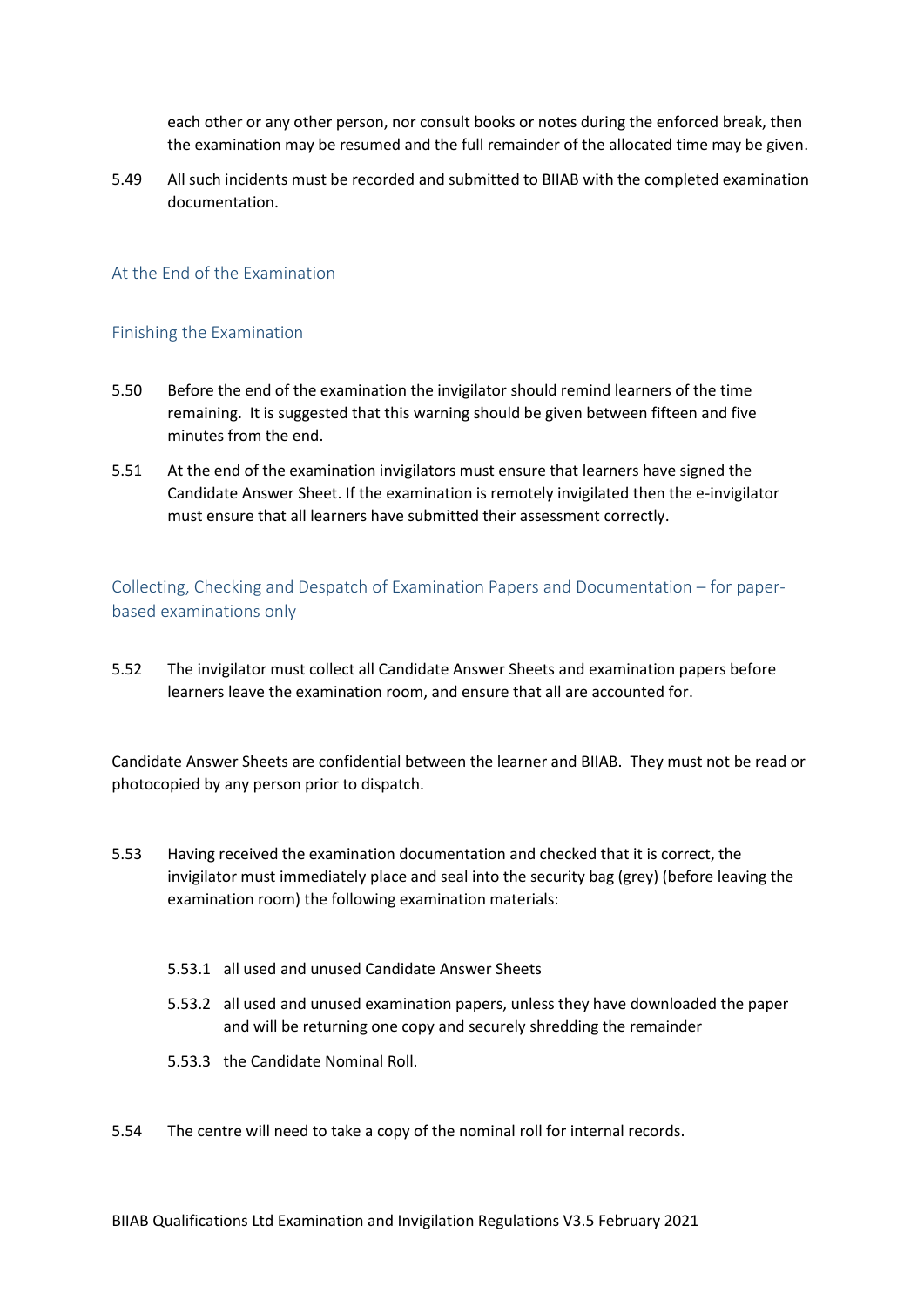#### <span id="page-14-0"></span>After the Examination - for paper-based examinations only

#### <span id="page-14-1"></span>Postage of Candidate Answer Sheets and Documentation

5.55 After the examination the Centre Contact or invigilator must send by First Class post to BIIAB (if possible on the same day of the examination, and in all cases within 1 working day) all examination documentation as listed in paragraph 5.53.

BIIAB reserves the right not to process any examination documentation, which has been retained by the centre over the prescribed time limit.

#### <span id="page-14-2"></span>Retention of Examination Documentation

5.56 Following the examination the Centre Contact must obtain from the invigilator and retain:

- 5.56.1 the Candidate Nominal Roll Form for a minimum of 12 months, unless the centre has an extended policy
- 5.56.2 copies of any Centre Contact/invigilator reports for a minimum of 12 months. The originals must be sent to BIIAB
- 5.56.3 documentation for other external agencies, for example, funded qualifications centres may be required to hold documentation for at least 3 years. The centre should verify these requirements.

#### <span id="page-14-3"></span>Centre Notification of Results

- 5.57 On the day of receipt of the complete examination documentation BIIAB will mark the Candidate Answer Sheets and results will be published in ORCAS.
- 5.58 The Centre Contact/Examination Officer is required to check that the results page lists all learners who sat the examination and that the name and date of birth of each learner is correct. Any discrepancies should be reported to BIIAB immediately by e-mail. Failure to notify BIIAB of any discrepancies will result in certificates being issued with incorrect learner details. This is the responsibility of the centre.
- 5.59 For paper-based examinations, Candidate Answer Sheets cannot be processed if:
	- 5.59.1 they have been completed incorrectly and the computer is unable to read them
	- 5.59.2 the Candidate Nominal Roll has been completed incorrectly e.g. names and/or signatures not completed by learner and/or invigilator.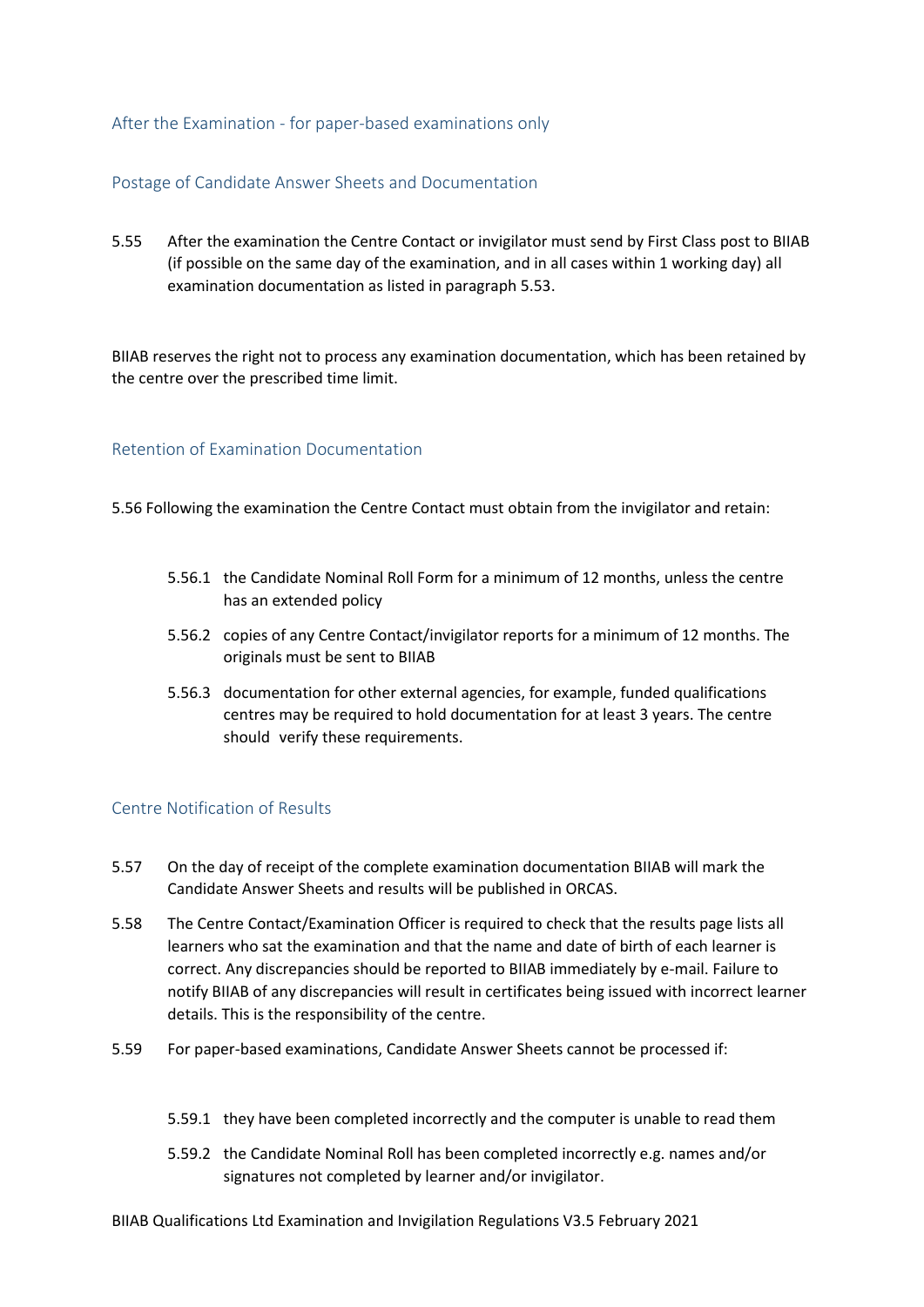5.60 If the examination documentation is incomplete or incorrect, BIIAB will inform the Centre Contact accordingly and agree the actions required within one day of receipt of the documentation. The Centre Contact is required to respond to BIIAB's request within three working days.

Note: Failure to return examination documentation is considered a breach of terms and conditions of centre approval.

#### <span id="page-15-0"></span>Learner Notification of Results

5.61 The Centre Contact/Examination Officer is required to make suitable arrangements to notify learners of results within 5 working days of receipt.

#### <span id="page-15-1"></span>Qualification Certificates

Please note certificates will be issued twice weekly.

- 5.62 Learner certificates are sent to the Centre Contact/Examination Officer.
- 5.63 Faulty certificates must be returned to BIIAB within 10 days of receipt.
- 5.64 Centres have 10 days from the day results are released to notify BIIAB of name amendments for their learners; any amendments during this time will be free of charge. After 10 days centres will be charged the current replacement certificate fee.
- 5.65 It is the responsibility of the Centre Contact/Examination Officer to issue original certificates directly to learners (not via a third party) within 5 working days of receipt.

Note: Failure to ensure that learners' certificates are issued without undue delay is considered to be malpractice and subject to a sanction on the centre. It must be noted that this is a qualifications regulatory requirement.

5.66 If a certificate has been returned to the centre by the post office due to the learner having moved, please return the certificate to BIIAB.

#### <span id="page-15-2"></span>Replacement of Certificates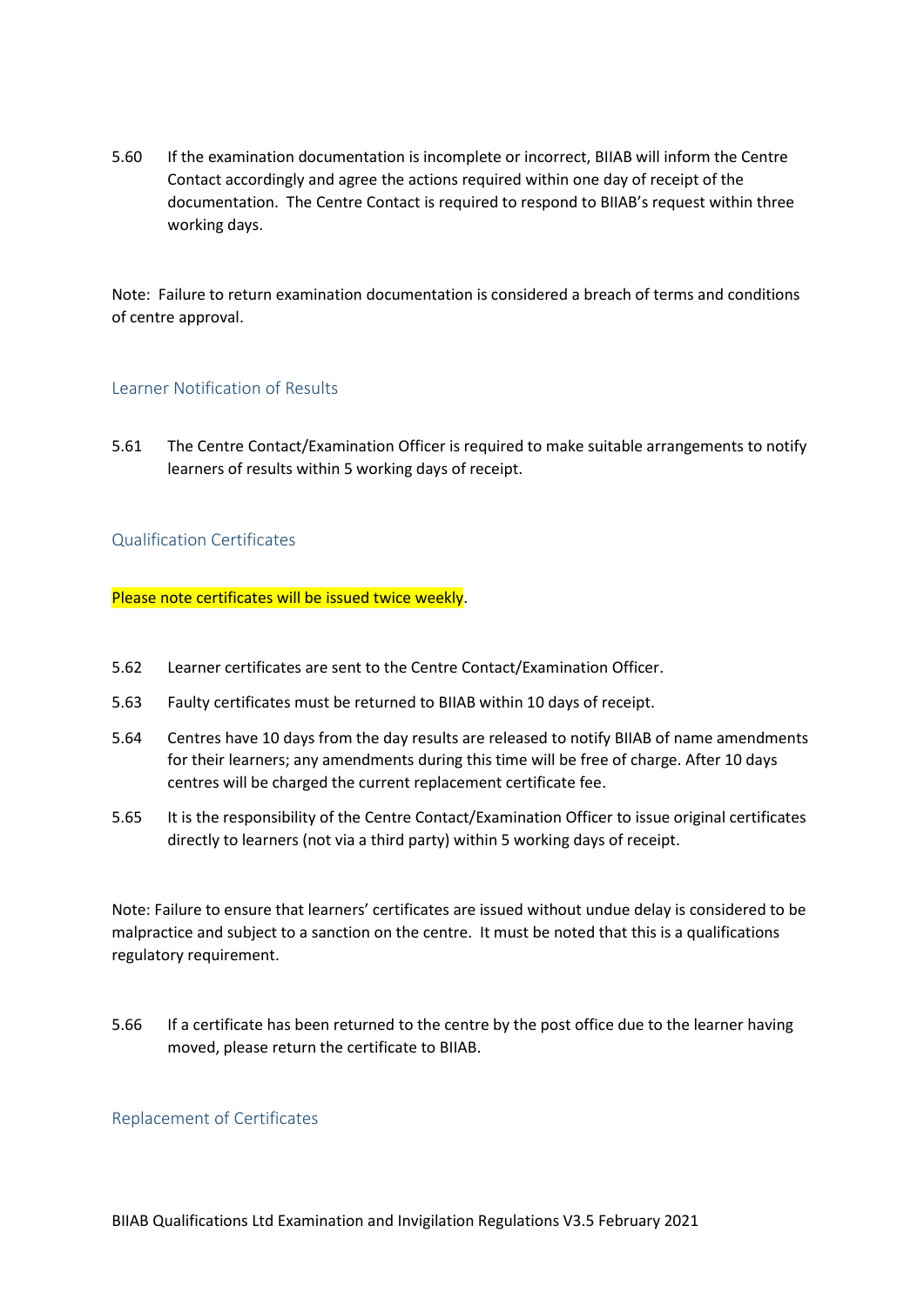- 5. 67 if a centre loses a learner's certificate whatever the reason for the loss, BIIAB will replace the certificate on receipt of a letter from the Centre Contact confirming that the centre has lost it. BIIAB will raise a replacement fee.
- 5.68 If learners lose their certificates, they are required to complete a Replacement Certificate form available at www.biiab.org.

#### <span id="page-16-0"></span>Retake of Examination

5.69 Learners, who fail an examination, can retake it as many times as they wish unless the specific qualification or apprenticeship assessment plan specifies.

#### <span id="page-16-1"></span>Apprentice Certificates

5.70 Apprentice EPA certificates are sent to the employer's address which has been provided to BIIAB, upon the completion of the End-Point Assessment process.

#### <span id="page-16-2"></span>6 Examination Accommodation – for paper-based examinations

- 6.1 The examination room must be in a suitably quiet and undisturbed location, with adequate heating, lighting and ventilation.
- 6.2 Only learners and persons required to administer the examination, as authorised by the centre contact, should be allowed in the examination room before, during and after the examination.
- 6.3 Any display materials (like wall/flip charts or maps), which might be helpful to learners, must be removed.
- 6.4 A reliable clock must be visible to each learner in the examination room.
- 6.5 A sign, giving notice that an examination is in progress, must be placed on all doors that allow access to the examination room.
- 6.6 A board must be visible to all learners to show the actual starting and finishing times of the examination.
- 6.7 Seating must be arranged in such a way that it prevents learners from seeing and possibly copying each other's answers. The minimum distance in all directions from centre to centre of learners' chairs must be 1.20 metres (4 feet).
- 6.8 Each learner must have a separate desk or table of sufficient size to accommodate the examination paper and Learner Answer Sheet and they should face the same direction.
- 6.9 Examination accommodation must not be a residential address, and must meet the accommodation requirements above.